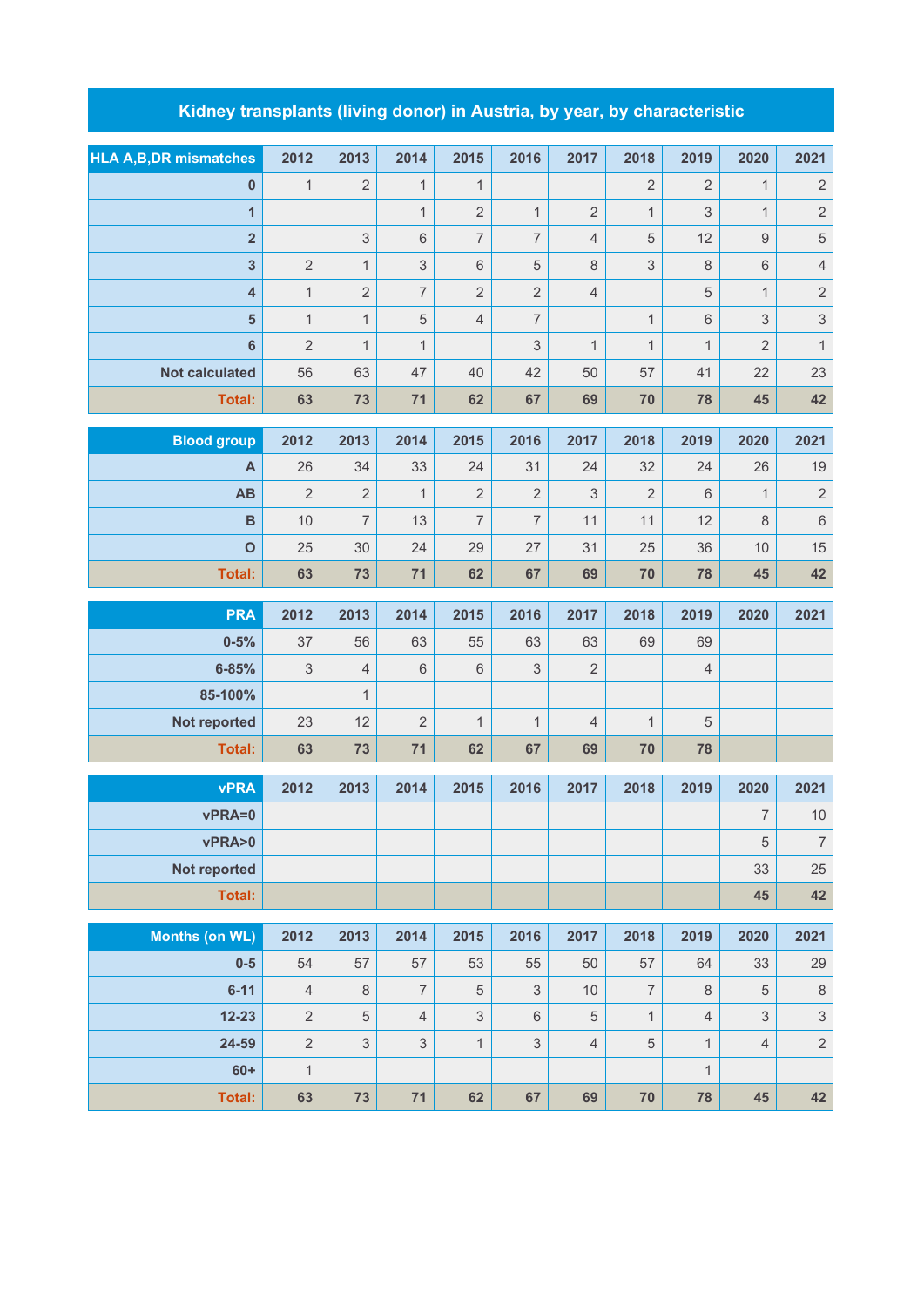| <b>Months (on dialysis)</b>              | 2012           | 2013             | 2014           | 2015                 | 2016                 | 2017           | 2018             | 2019           | 2020                 | 2021                      |
|------------------------------------------|----------------|------------------|----------------|----------------------|----------------------|----------------|------------------|----------------|----------------------|---------------------------|
| <b>Pre-emptive</b>                       | 22             | 27               | 16             | 24                   | 23                   | 25             | 23               | 31             | 17                   | 13                        |
| $0-5$                                    | 17             | 17               | 22             | 15                   | 16                   | 15             | 21               | 18             | 8                    | 10                        |
| $6 - 11$                                 | 11             | 11               | 16             | $\overline{7}$       | 12                   | 12             | 8                | 14             | $\overline{4}$       | $\overline{4}$            |
| $12 - 23$                                | 10             | 12               | 11             | 14                   | 10                   | 11             | $\boldsymbol{9}$ | 10             | $\,6\,$              | $10$                      |
| 24-59                                    | $\overline{2}$ | 5                | $6\phantom{1}$ | $\overline{2}$       | 5                    | 5              | $\boldsymbol{9}$ | $\overline{4}$ | 10                   | $\overline{5}$            |
| $60+$                                    | $\mathbf{1}$   | $\mathbf{1}$     |                |                      | $\mathbf{1}$         | $\mathbf{1}$   |                  | $\mathbf{1}$   |                      |                           |
| <b>Total:</b>                            | 63             | 73               | 71             | 62                   | 67                   | 69             | 70               | 78             | 45                   | 42                        |
| <b>Sequence</b>                          | 2012           | 2013             | 2014           | 2015                 | 2016                 | 2017           | 2018             | 2019           | 2020                 | 2021                      |
| <b>First</b>                             | 58             | 64               | 65             | 57                   | 60                   | 59             | 66               | 75             | 40                   | 38                        |
| <b>Repeat</b>                            | 5              | $\boldsymbol{9}$ | $6\,$          | 5                    | $\overline{7}$       | 10             | $\overline{4}$   | 3              | 5                    | $\sqrt{4}$                |
| Total:                                   | 63             | 73               | 71             | 62                   | 67                   | 69             | 70               | 78             | 45                   | 42                        |
|                                          |                |                  |                |                      |                      |                |                  |                |                      |                           |
| <b>Recipient age</b>                     | 2012           | 2013             | 2014           | 2015                 | 2016                 | 2017           | 2018             | 2019           | 2020                 | 2021                      |
| $0 - 15$                                 | 3              | $\overline{2}$   | $\sqrt{5}$     |                      | $\overline{4}$       | 5              | 5                | 5              | $\sqrt{2}$           | $\sqrt{2}$                |
| 16-55                                    | 49             | 55               | 49             | 47                   | 41                   | 49             | 41               | 60             | 38                   | 32                        |
| 56-64                                    | 11             | 10               | 13             | 8                    | 18                   | $\mathsf 9$    | 17               | $\overline{7}$ | $\overline{4}$       | $\,$ 6 $\,$               |
| $65+$                                    |                | $6\,$            | $\overline{4}$ | $\overline{7}$       | $\overline{4}$       | 6              | $\overline{7}$   | $\,6$          | 1                    | $\sqrt{2}$                |
| <b>Total:</b>                            | 63             | 73               | 71             | 62                   | 67                   | 69             | 70               | 78             | 45                   | 42                        |
|                                          |                |                  |                |                      |                      |                |                  |                |                      |                           |
| <b>Donor age</b>                         | 2012           | 2013             | 2014           | 2015                 | 2016                 | 2017           | 2018             | 2019           | 2020                 | 2021                      |
| $0 - 15$                                 |                |                  |                | $\mathbf{1}$         |                      |                |                  |                |                      |                           |
| $16 - 55$                                | 45             | 56               | 52             | 39                   | 47                   | 49             | 45               | 47             | 28                   | 29                        |
| 56-64                                    | 11             | 12               | 12             | 11                   | 14                   | 16             | 17               | 26             | 15                   | 10                        |
| $65+$                                    | $\overline{7}$ | 5                | $\overline{7}$ | 11                   | $\,6\,$              | $\overline{4}$ | $\,8\,$          | 5              | $\overline{2}$       | $\ensuremath{\mathsf{3}}$ |
| <b>Total:</b>                            | 63             | 73               | 71             | 62                   | 67                   | 69             | 70               | 78             | 45                   | 42                        |
|                                          |                |                  |                |                      |                      |                |                  |                |                      |                           |
| <b>Donor relationship</b>                | 2012           | 2013             | 2014           | 2015                 | 2016                 | 2017           | 2018             | 2019           | 2020                 | 2021                      |
| brother/sister                           | 12             | 17               | 11             | 14                   | 9                    | 14             | 11               | 12             | $10$                 | $\,6\,$                   |
| father                                   | 12             | 5                | 8              | 10                   | 11                   | 5              | 15               | 10             | 2                    | $\,$ 6 $\,$               |
| mother                                   | 14             | 16               | 14             | $\,8\,$              | 12                   | 12             | $\boldsymbol{9}$ | 21             | 17                   | 11                        |
| son/daughter                             |                | $\mathfrak 3$    |                | $\mathbf{1}$         |                      | $\mathbf{1}$   | $\mathbf{1}$     |                |                      |                           |
| grandfather/mother                       |                |                  | $\mathbf{1}$   |                      | $\mathbf{1}$         |                | $\mathbf{1}$     | $\mathbf{1}$   |                      | $\mathbf{1}$              |
| uncle/aunt                               | $\mathbf{1}$   | $\mathbf{1}$     |                | $\mathsf 3$          | $\mathbf{1}$         | $\overline{2}$ | $\overline{2}$   | $\overline{2}$ |                      | $\sqrt{2}$                |
| cousin                                   |                |                  |                |                      | $\mathbf{1}$         |                | $\mathbf{1}$     |                |                      | $\mathbf{1}$              |
| spouse/partner                           | 19             | 23               | 26             | 22                   | 26                   | 26             | 25               | 24             | 12                   | 11                        |
| non blood-related family                 | 5              | $\mathbf{1}$     | $\mathbf{1}$   | $\overline{2}$       | $\overline{2}$       | $\mathbf{1}$   | $\overline{2}$   | $\mathbf{1}$   |                      |                           |
| other non blood-related<br><b>Total:</b> | 63             | 7<br>73          | 10<br>71       | $\overline{2}$<br>62 | $\overline{4}$<br>67 | 8<br>69        | 3<br>70          | 7<br>78        | $\overline{4}$<br>45 | $\overline{4}$<br>42      |